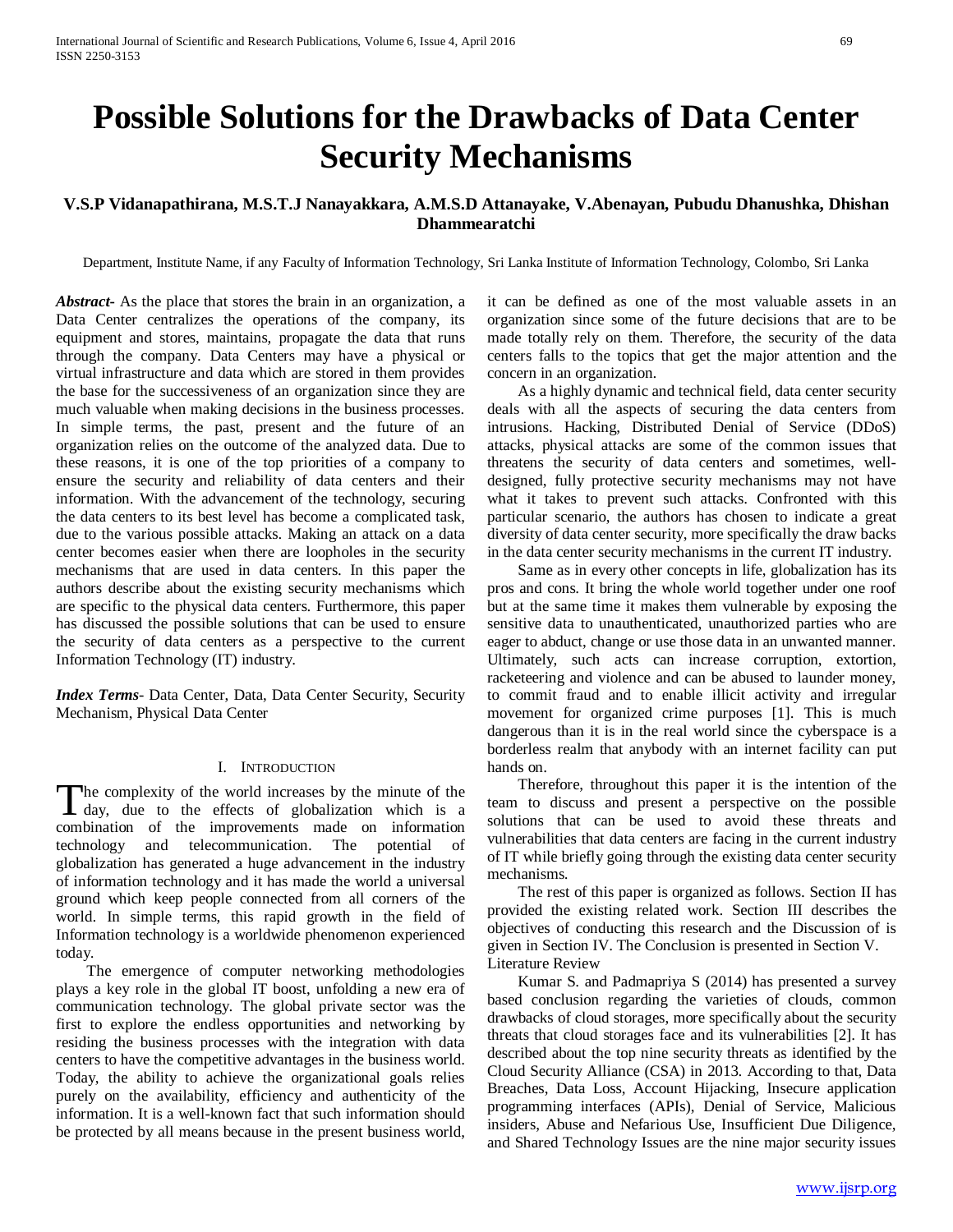that can threaten the cloud storages. Apart from that, it has mentioned several solutions to each and every security threat mentioned previously.

 Juels A. and Oprea A. (2013) has provided a set of techniques that can be used to secure the cloud data [3]. It has proposed an auditing framework that gives the tenant visibility in to the correct operation of the cloud, which can help the cloud to enhance the security. At the end they have discussed about the remaining issues of cloud computing as directions to new research areas, such as performing computations over tenants 'encrypted data, ensuring tenant isolation and geo-location of data.

 Barroso L. Clidaras J. et al (2013) has lengthily discussed about the data centers and how it can be used as a computer [4]. It has stated that the large data centers that can be seen in the industry nowadays differs from traditional hosting facilities in the past. Such data centers are complex than the traditional data centers of earlier times and therefore they cannot be considered as a set of co-located servers and the security mechanisms that work on this kind of large data centers are critical and should be stronger as well.

 Barron C. and Yu H. et al (2013) has mentioned about some of the cases happened regarding real world companies, who became victims of cloud storage attacks [5]. Under that they have vividly discussed about social engineering attack, Extensible Markup Language (XML) signature wrapping attack, malware injection, data manipulation, account hijacking, Synchronization (SYN) flood, and wireless local area network attacks. The solutions or the steps that the companies have been taken has also been stated in here, such as presenting an algorithm to detect malicious packets, and another algorithm to prevent such malicious packets spreading through the cloud network.

 Kumar V. and Swetha M. et al (2012) has presented a survey based idea about the data security mechanisms in cloud computing [6]. It has described about the possible security issues that can combatively threat the cloud data, which may delay its adoption. It has high-lightened the security mechanisms that are enforced or invoked by the major cloud service providers such as International Business Machines (IBM), Institute of Electrical and Electronics Engineers (IEEE), Amazon etc. It has concluded that it is a need in a cloud service to analyze the data security risk before putting the sensitive or critical data in to a cloud storage environment.

 Meixner F. and Buettner R. (2012) has provided an overview regarding the trust in cloud computing [7]. When surfing the online world, security and trust are mapped together and it states that those two components are integral parts in cloud computing which are needed for its adoption as well as the growth. It also has shown that using the existing technologies in the best manner can build the trust measuring tools and in the bottom line of this state, using such tools with the means of technologies can improve the security in cloud computing.

 Ayoleke I. (2011) has mentioned that even though the concept and the practical aspect of cloud data storages seems enthusiastic, there are much facts to be cautious about [8]. It has vividly described about the security issues that Cloud Deployments Models, Private cloud, Public cloud, and Hybrid cloud could face, and the possible challenges against cloud computing regarding security, costing model, charging model

etc. in a detailed manner. At the end, it also has stated that cloud computing has the potential to become a prime-runner in the IT industry, as a secure, virtual and financially feasible IT solution.

 Shaikh F. and Haider S. (2011) has mentioned that the only drawback of the cloud data storages is the lack of security [9]. The safety and security of the cloud data storages can be assured by the mutual interest and effort of the clients and the service providers. It has identified that the top security concerns of cloud data storages are Data loss, Leakage of Data, Client's trust, User's Authentication, and Malicious users handling. The researchers has proposed a new governance, risk management, and compliance stack for cloud computing called Cloud Security Alliance (CSA). These security tools can be downloaded by the organizations for free of charge and lead them to develop public and private clouds according to the industry standards in a secured approach.

 Wang C. and Wang Q. et al (2010) has discussed about ensuring the data storage security in Cloud Computing, which is fundamentally a distributed storage system [10]. It has proposed an efficient and flexible distributed scheme that includes an accurate dynamic data support extending to block append, update, and delete in a secure manner. It relies on the eradication revising code in the file distribution preparation to give repetition equality vectors and grant the data perseverance. By using the homomorphic token with distribution verification of erasure coded data, the described scheme accomplishes and ensures the reconciliation of the accuracy in the storage, and data error localization. With the use of a descriptive and effective security and performance analysis they have showed that the schema presented is highly capable and strong towards the Byzantine failure, malicious data modification attack, as well as server intriguing attacks.

 Zhang Q. and Cheng L. et al (2010) has surveyed about the state-of-art in Cloud Computing its most important concepts, characteristics, architectural designs, key technologies, security mechanisms as well as the research areas [10\1]. Those facts are presented in a lengthy descriptive manner, providing the opportunity of better understanding about Cloud computing.

 Gong C. and Liu J. et al (2010) has discussed about the characteristics of cloud computing including the methodologies that can be used to design, develop and adopt a cloud computing system [12]. The loose coupling and strong fault tolerant have given as the major technical characteristics. Briefly it describes about the security of cloud storages as well as how it can be used for an organization in their business processes.

 Okuhara M. and Shiozaki T. et al (2010) has explained how the customers can get the full benefit of cloud computing without worrying, by implementing the proper security measures [13]. It also has mentioned about the security issues that threatens the well-being of the cloud storages and defined about the Fujitsu's security architectures that can be used to solve those issues. Fujitsu security architecture has the ability to support for drafting security policies and as a part of consulting menu for businesses which are moving on to cloud computing it has given the capability to develop the security strategies as well.

 Yuefa D. and Bo W. et al (2009) has presented a security model for cloud computing while analyzing and describing the data security issues that matters to cloud data storages, and the importance of enhancing the security in data storages as well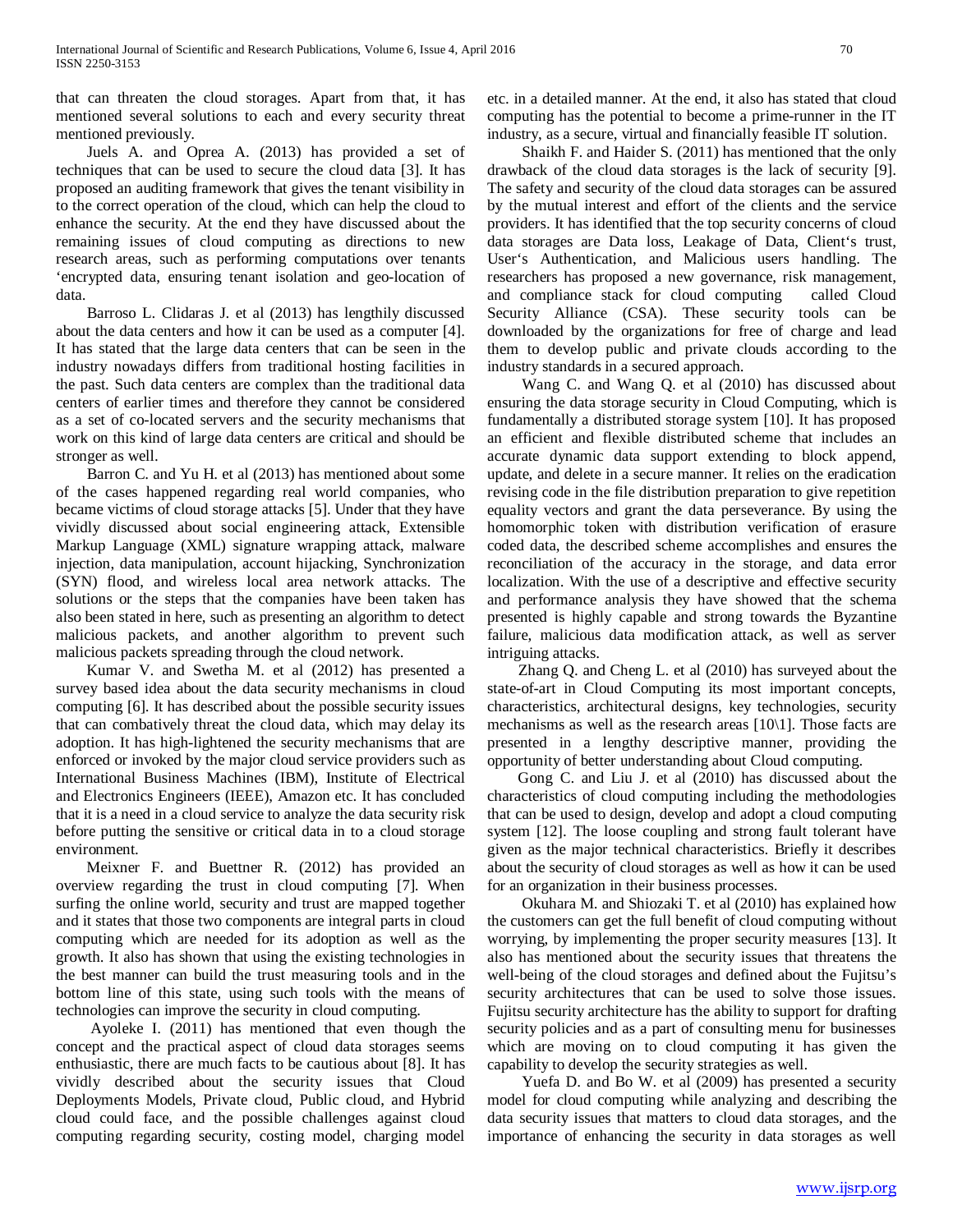[14]. By utilizing the Hadoop Distributed File System ( HDFS ) the researchers have gotten the requirements of the security of the data stored in cloud data storages and they have suggested a mathematically provable data model for cloud computing.

 Greenberg A. and Hamilton J. et al (2008) has provided an approach to significantly improve data center efficiency in a cost effective manner [15]. The cost of a data center are concerned with the servers, infrastructure, power requirements, security methodologies and networking, and since the costs are steep, the use of a data center can be low. Due to this reason, the researchers have been provided a simple set of steps that can be taken, as a solution for this issue. Increasing the quickness of the internal data center network, in order to fight the resource fragmentation has given as the first step in that procedure. As a method of reducing costs it also plans to get more work from less number of servers. Secondly, the design of algorithms and market mechanisms should be considered to increase the efficiency of data centers. In order to improve the reliability in the event of failures, Geo-diversifying data centers can improve end to end performance which can be described as the third and the final step. To retrieve the financial profits from the Geodiversity new systems should be built to manage its state, as well as the joint optimization of data center and network resources.

 Yaar A. and Perrig A et al (2003) has described about a path identification mechanism called "Pi", which can be specifically used as a security mechanism against the DDoS attacks [16]. This mechanism has the components of IP Traceback methods which is concerned with marking the victim to attacker paths with unique markings rather than reconstructing that path. In that manner, the victim will be given the capability to identify and filter on a per-packet basis, any incoming packets that is similar to the pre-defined attacker marks.

## II. OBJECTIVES

 The following can be considered as the objectives that the authors are trying to achieve via this research.

- Identify the definition and the usage or the importance of data centers.
- Recognize the security mechanisms that are currently in use to ensure the security of the data centers.
- Analyze the drawbacks in the existing security mechanisms.
- Discuss the possible solutions that can used to overcome the issues identified.

## III. DISCUSSION

 Data Centers are typically large facilities that takes a huge space in a dedicated building (server farm) or else in a space that company paid for. Unlike cloud, it is in a physical surface, which makes it vulnerable to both internal and external attacks. Therefore it can be clearly stated that the security of them can be at a risk, along with the data that company stored in them.

Understanding the possible solutions to assure the security of the data centers can be an aid to minimize that risk. In the following content the authors have vividly described such techniques that can be used to ensure the security of the data centers.

## *Stage-wise provisioning*

 Network provisioning systems can be defined as intermediary tools that is useful when performing tasks like customer services, log transactions, carry out requests, and update files [17]. Implementing such provisioning system in a data center can give the permission to the customers to install the hardware before the connectivity of the network become to the state 'available', which means that the providers have enough time execute any initiations as the desire before they are given the capability to interact with different hardware from all corners of the world. A person who might try to dispatch this kind of assault would most likely do as such with the ambition of executing remotely. This brings the conclusion that the contracts that are being made for customers to facilitate the data centers should be defined in a manner which allows them to use it in a one or two weeks of provisioning period. During the given period, initiation of the hardware materials, and background checks can be carried out without any issue.

## *Facilitating in the tier-level*

 It is a known fact that the new clients who are at the very beginning of their business do not have range of requests as the large business owners do. The requirement of the volume of rack space varies from one to another but according to that, facilitating can be done in a separate manner. Due to that manner, the low-tier clients will be able to host the data center in a place that includes a less-critical framework. This gives the low-tier clients to host the data center in a low-profiled manner, or in other words outside the critical areas where there is a high possibility of commencing attacks.

#### *Proper Maintenance Process*

 Proper maintenance is one of the significance methods that can be used to improve the security of the data centers. This evolves with several steps.

 One is, providing the authentication levels to all the documents, telephone calls and other identification mechanisms related to the data center maintenance. It is necessary for the company to record all the telephone calls as a log, which allows them the opportunity to trace back in an event of suspicion. When interacting with the vendors, it is essential to ensure it is possible to reach the particular vendor using the number which is already on the file. It is true that reaching out via cellular is easier, but when it comes to security it is always better to accept maintenance requests unless it is a land line that can be traced back. When authenticating the documents, such documents should be checked with the formal documentations which will give them the opportunity to compare or check whether that it is already on the file.

 The maintenance of the data centers should be done in a centralized manner. The maintenance appointments should be checked properly and should go through the data center manager to further clarification. The vendors who are in the supplement of maintenance services should be checked with the telephone, to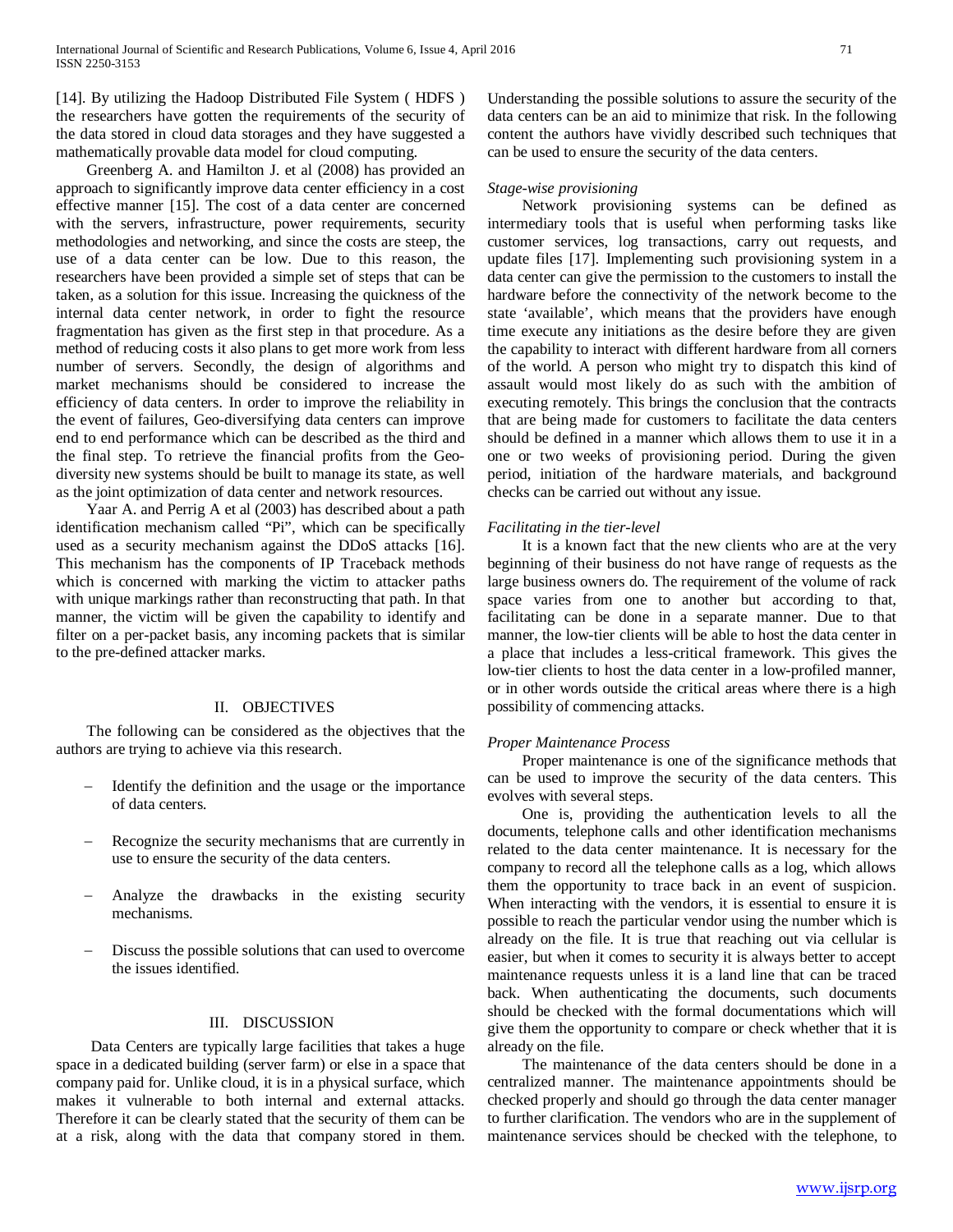ensure whether they are already registered under the maintenance appointments. These teams should be provided with a unique identification mechanism such as a password or face recognition method to verify themselves before entering the data center.

 Each and every entering to the data center should be scanned deeply, to ensure that there is no any entering of an explosive. This can be done by a well-trained K-9 or using a portable detection device that is capable of detecting the explosives. The people who are responsible to detect such should have a sharp eye that does not miss any entering that happens with a suspicious looking device or tool. The bomb radiation detecting devices can come in handy in a situation like this, which have the ability to scan all the incoming tools or devices. If the equipment come in a box they it should be unpacked and scanned in an internal manner and it is essential to note that the regular chasses usually has only a simple latch which can be easily opened.

 The data center maintenance should be done in a supervised manner. A small group of people can be allocated for this purpose. It does not matter that the members in that group is rich with technical knowledge related to data centers but they should have the basics like the components of the data centers and the tools and equipment that is being utilized when there is a maintenance. The instinct of identifying unusual acts happen during the maintenance is the key qualification in this kind of role.

 Relationships that comes in an informal manner should not be trusted, and also should not be encouraged. Avoiding such situations is always better when it comes to ensuring the security of the data centers. Being familiarized with the vendors is fine, but allowing vendors to bring guests is not a good idea unless the vendor has cleared them. As mentioned previously, the unique credentials given to each and every vendor should be check at each appearance they make.

## *Continuous Monitoring Process*

 Keeping the data centers monitored is another way to ensure that they work in their best manner, and also detect if there is an anomaly that works irregularly. When something goes off the rid of the regular pattern, it should be checked deeply. For an example, if a customer is pulling a little amount of data and if it shows a high traffic, it is something to be suspicious about. On the other hand if it displays an unusual traffic pattern in an irregular hour it is also something needs to be checked out. The common sense and the instinct is important in this task as well. Investigating the traffic in Internet Protocol (IP) level has the ability to recognize the number of unique hosts that are interacting with the tools and equipment of the customer. If there is a less number of hosts in comparison to the number of equipment, it is nothing to worry about.

## *Being Aware of the Customers*

 The company or the responsible parties should be aware of the customers who are attempting to enter to the data center facilities. The authority of entering or accessing the data centers should only be given to the regular customers, not just because their name is already in the file, but because the company received positive results regarding the profile of the customer during the background check that was carried out. The relationship between the company front and the customer must always be conducted in an official manner, because it will avoid the attempts of the customers who are attackers behind the mask to build long term relationships in order to reach their targets.

 The new customers should be interviewed properly, and their history must be reviewed as well. It is necessary to find out whether the customer company's need for this data center, not just in a general manner but in a specific manner. The company should go in to the root of that particular customer to realize whether the customer does not seem to be aware of the business, and ongoing projects it automatically sends an alert to the company that this customer should be examined thoroughly. The company should get an idea about the customer website, whether it exists or not, how they are willing to do the payments for the necessary services, whether the customer is a registered company, or whether they have a valid business license, and how long has it been from the first opening day of the company. If these questions are answered positively or if it is a known company for several years, with multiple branches or staffs instead of being a company that runs virtually or in the residence address, the risk can be considered somewhat lower. Even after giving the authority to access the data center, it is important to check them often and it is company's authority to dismiss the permission that is being given to the customer if they are making attempts to broadcast pornography, send spams etc. Justifying the customer as a responsible business is one way to accept the new customers.

## *Assessing the Company Externally*

 There is a pretty good chance that some of the issues that lies within the relationship between the data center facilities and the customers cannot be seen internally. As a solution for this scenario, the company can hire an external party, which they analyze the interaction that the customers and data center has, as well as how effectively does the management of the data centers takes place in the company. Apart from that, to inspect the strength or to evaluate the robustness of the defense mechanisms that is being used on the data centers, the company can hire another trusted party to send them a mock attack to check how adequately does the data center defense themselves, and the level of survival. This kind of assessments done by external parties with some misdirection will help the company to enhance the security of the data centers, as well as to recognize the weak areas of them which gives them the opportunity to apply new security techniques that were not there before.

## *Hardware Inspection Policies*

 The most fundamental policies should be added to the data centers, especially the ones specified for the hardware and equipment. Such policies must be introduced and stored in the data centers to prevent customers from suggesting harmful explosives and other devices. This should be added as a sector to the contract that company presents to the customer and it is important to note that the company owns the authority of checking the external devices or the hardware equipment that customer is attempting to introduce to the data center facility.

 This situation also extends towards the behavior of the customer when they are utilizing the data center facility. The customer should treat the facility with care and responsibility,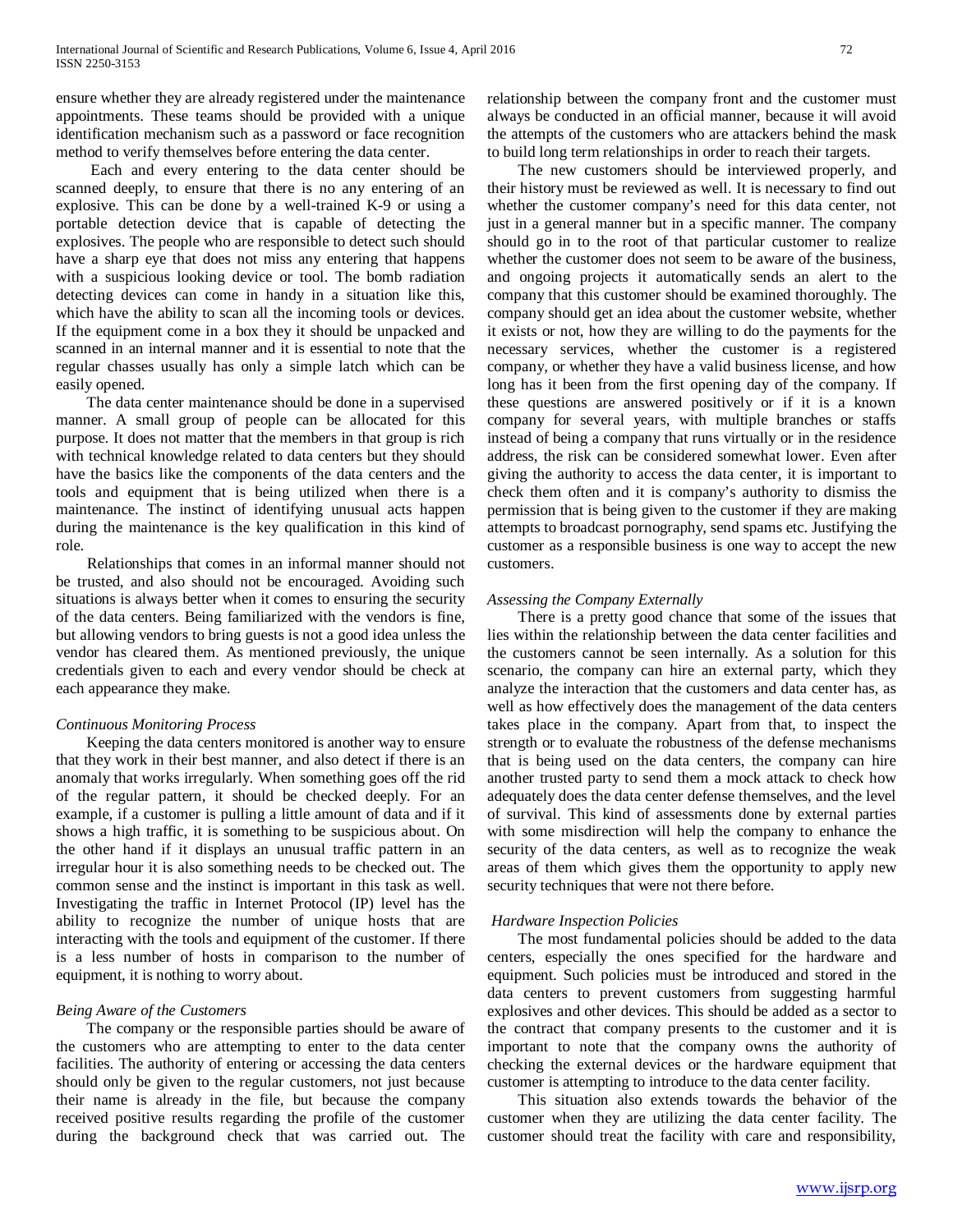and they are obliged to take the blame for any physical damage they cause. The customers cannot leave the data center with loose power cables, broken devices or with any other cause that brings physical damage to it. The policy should justify all of these matters.

 As mentioned previously, there are many tools that can be used to detect the explosives and also a team can be given the k-9 training to detect 11 types of explosives separately. The close and continuous monitoring is the key to assure that the customer do their duty up to the hardware policy mentioned in the contract.

#### *Preventing the Unauthorized Building Access*

 The office building should be protected by its all cost, therefore only the authorized parties should be allowed to walk in. It is always better to accompany them with some trusted officers of the company while the customers carry out their work because that may make the attacker behind the mask of a customer hesitate from doing something harmful.

 In most companies, the rooftop is where all those antennas and satellite machineries are located. These areas should not be allowed to customers to simply walk in and make use of. If access given under some circumstance, it should be during the regular working hours and under the close supervision of a member in the company. Using this kind of technique will avoid the data center from being an easy target.

## IV. CONCLUSION

 Data Centers are one of the finest pieces of technology that takes the responsibility of storing the data in a company in an efficient manner. It is one place that a company can rely on when it comes to making decisions to the future, and that is what makes it critical as well. Due to the speediness of the technology around the world, these data centers has become another place that an authorized personal can attack, steal and utilize those data in an unnecessary manner. It is true that there are many security mechanisms that guard the data centers but, there are plenty of drawbacks in them as well. Therefore, it is important to be aware of the attacks that threatens the security of the data centers and the techniques or the possible solutions that can be taken to avoid such threats. Throughout this paper, the authors have explained about the existing security mechanisms in a descriptive manner and stated down the possible solutions that can be done to avoid their drawbacks as well.

#### **REFERENCES**

- [1] "Emerging Crimes", Unodc.org, 2016. [Online]. Available: https://www.unodc.org/unodc/en/organized-crime/emerging-crimes.html. [Accessed: 13- Feb- 2016].
- S. Kumar, and S.Padmapriya, "A Survey on Cloud Computing Security Threats and Vulnerabilities", International Journal of Innovative Research in Electrical, Electronics, Instrumentation and Control Engineering, 2014.<br>[Online].Available: http: [Online].Available: //www.ijireeice.com/upload/2014/january/IJIREEICE3C\_\_\_a\_padma\_A\_su rvey.pdf. [Accessed: 09- Feb- 2016].
- [3] A. Juels and A. Oprea, "New approaches to security and availability for cloud data", Communications of the ACM, vol. 56, no. 2, p. 64, 2013. [Online]. Available: https://www.emc.com/collateral/white-papers/h12759 wp-security-availability-cloud-data.pdf. [Accessed: 10- Feb- 2016].
- [4] C. Barron, H. Yu and J. Zhan, Cloud Computing Security Case Studies and Research, 1st ed. London, 2013. [Online]. Available: http://www.iaeng.org/publication/WCE2013/WCE2013\_pp1287-1291.pdf. [Accessed: 12- Feb- 2016].
- [5] L. Barroso and U. Hölzle, The datacenter as a computer. [San Rafael, Calif.]: Morgan & Claypool Publishers, 2009. [Online].Available: http://www.morganclaypool.com/doi/pdf/10.2200/S00193ED1V01Y200905 CAC006. [Accessed: 08- Feb- 2016].
- [6] V. Kumar, S. M.S, M. M. S. and P. S, Cloud Computing: Towards case study of Data Security mechanism, 1st ed. 2012. [Online]. Available: http://www.ijater.com/Files/IJATER\_05\_01.pdf. [Accessed: 08- Feb-2016].
- [7] F. Meixner and R. Buettner, Trust as an Integral Part for Success of Cloud Computing, 1st ed. 2012.
- [8] I. Ayoleke, "A survey on security issues in service delivery models of cloud computing", Journal of Network and Computer Applications, vol. 34, no. 1, pp. 1-11, 2011.
- [9] F. Shaikh and S. Haider, "Security threats in cloud computing", Internet Technology and Secured Transactions (ICITST), 2011 International for, pp. 214-219, 2011. [Online] Available: http://fs3.dajie.com/2012/08/13/031/13448264310678702.pdf. [Accessed: 12- Feb- 2016].
- [10] C. Wang, Q. Wang, K. Ren and W. Lou, "Privacy-Preserving Public Auditing for Data Storage Security in Cloud Computing", 2010 Proceedings IEEE INFOCOM, 2010. [Online]. Available: https://eprint.iacr.org/2009/579.pdf. [Accessed: 11- Feb- 2016].
- [11] Q. Zhang, L. Cheng and R. Boutaba, "Cloud computing: state-of-the-art and research challenges",Journal of Internet Services and Applications, 2010. [Online]. Available: http://Cloud computing: state-of-the-art and research challenges. [Accessed: 09- Feb- 2016].
- [12] C. Gong, J. Liu, Q. Zhang, H. Chen and Z. Gong, "The Characteristics of Cloud Computing", 2010 39th International Conference on Parallel Processing Workshops, 2010. [Online]. Available: http://www.mashad.post.ir/\_ITCenter/Documents/TheCharacteristicsofClou dComputing\_20140722\_154207.pdf. [Accessed: 10- Feb- 2016].
- [13] M. Okuhara, T. Shiozaki and T. Sazuki, Security Architectures for Cloud Computing, 1st ed. FUJITSU Sci.Tech, 2010. [Online] Available: http://www.fujitsu.com/global/documents/about/resources/publications/fstj/ archives/vol46-4/paper09.pdf. [Accessed: 13- Feb- 2016].
- [14] Yuefa, W. Bo, G. Yaqiang, Z. Quan and T. Chaojing, Data Security Model for Cloud Computing, 1st ed. 2009. [Online]. Available: http://www.academypublisher.com/proc/iwisa09/papers/iwisa09p141.pdf. [Accessed: 13- Feb- 2016].
- [15] A. Greenberg, J. Hamilton, D. Maltz and P. Patel, "The cost of a cloud", ACM SIGCOMM Computer Communication Review, vol. 39, no. 1, p. 68, 2008.
- [16] D. Abraham Yaar, "Pi: A Path Identification Mechanism to Defend against DDoS Attacks", In IEEE Symposium on Security and Privacy, 2003.
- [17] "What is provisioning? Definition from WhatIs.com", SearchSOA, 2016. [Online]. Available: http://searchsoa.techtarget.com/definition/provisioning. [Accessed: 01- Mar- 2016].

### AUTHORS

**First Author** – V.S.P Vidanapathirana, Faculty of Information Technology, Sri Lanka Institute of Information Technology, Colombo, Sri Lanka

**Second Author** – M.S.T.J Nanayakkara, Faculty of Information Technology, Sri Lanka Institute of Information Technology, Colombo, Sri Lanka

**Third Author** – A.M.S.D Attanayake, Faculty of Information Technology, Sri Lanka Institute of Information Technology, Colombo, Sri Lanka

**Fourth Author** – V.Abenayan, Faculty of Information Technology, Sri Lanka Institute of Information Technology, Colombo, Sri Lanka